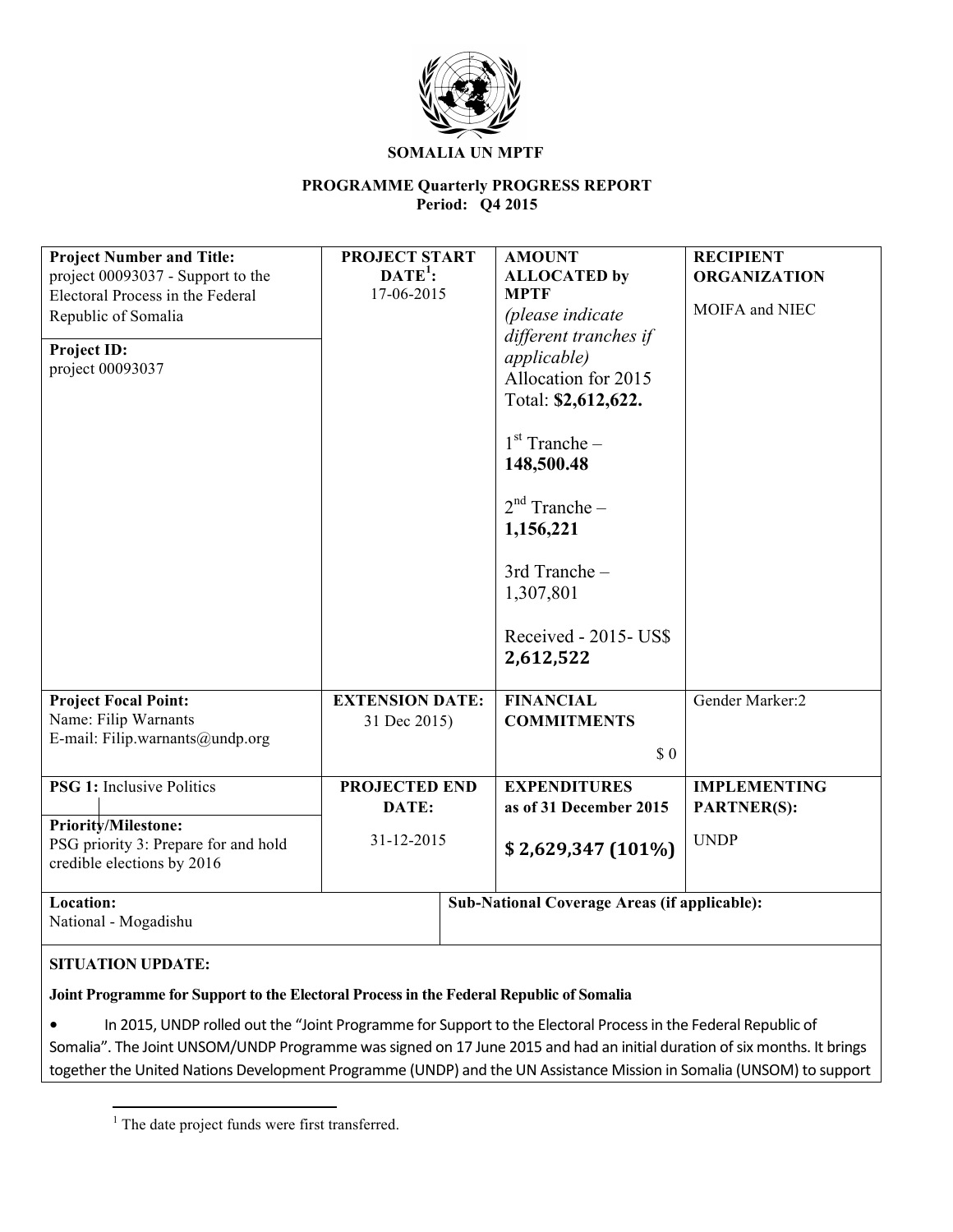

Somalia to prepare for and hold credible elections through the provision of support to the National Independent Electoral Commission (NIEC), the development of the legal framework for elections and support to promote better understanding of the electoral process.

• The Joint Programme contributes directly to the Peacebuilding and Statebuilding Goal of Inclusive Politics (PSG 1) to "achieve a stable and peaceful federal Somalia through inclusive political processes". The Joint Programme is implemented by the United Nations Integrated Electoral Support Group (IESG), jointly consisting of UNSOM and UNDP personnel and resources, and working in partnership with the Ministry of Interior and Federal Affairs (MoIFA) and NIEC. The Programme builds on the work of its precursor, the electoral Project Initiation Plan (PIP) which set the ground work in 2014 and early 2015 for establishing the Joint Programme.

• Funding for the Joint Programme is channelled through the UN Multi-Partner Trust Fund (MPTF) with contributions received in this quarter from the Department for International Development (DFID)/United Kingdom, Italy, Norway and Sweden and finalization of an agreement with the European Union anticipated in the next quarter. In addition to contributions received through the MPTF the Joint Programme also benefits from in-kind contributions and funding support from UNSOM through the UN Integrated Electoral Support Group (IESG) and from UNDP core resources. The IESG comprises both UNSOM and UNDP staff who work together to implement and deliver the Joint Programme. UNSOM provides half of the IESG's staff, the IESG office and much of the IESG office equipment and security convoys.

## **2016 Electoral Process**

• Further to an earlier electoral needs assessment mission (NAM) undertaken in late 2013, the United Nations Department of Political Affairs deployed a pre-assessment team from 6-12 July 2015 to take stock of the situation in Somalia with regard to preparation for elections in 2016. The team noted that its interlocutors identified major challenges to conducting "one person one vote" elections in the originally envisaged timeline of 2016. The primary factor cited by those whom the team met was that overall progress in "Vision 2016" has come more slowly than originally expected.

• At the second High-Level Partnership Forum (HLPF), held in Mogadishu on 29 and 30 July 2015, Somali leaders and constitutional institutions both at the federal and state levels were commended for their determination to deliver an electoral process in 2016. The HLPF agreed to a consultative process that would identify electoral options and endorsed guiding principles for the electoral process in 2016. Subsequently, in the last quarter of 2015, federal and regional leaders held a series of national and regional consultative forums to discuss the most appropriate electoral model to ensure a transparent political transition in 2016.

The second Programme Board meeting took place on 10 September 2015 at which donor partners extended the Joint Programme until 31 December 2015 and agreed to expand the scope to include a separate output to support the Consultative Process and the 2016 electoral process. As a result of this decision the Joint Programme will adopt a twin-track approach: (i) support to the consultative process and implementation of the 2016 electoral process; and (ii) support to prepare and develop capacity to conduct universal elections and referendum in due course.

The Joint Programme provided technical and logistical support to the preparations and conduct of the first National Consultative Forum in October; the Regional Consultative Forums in Kismayo, Garowe, Cadaado, Baidoa, and in Mogadishu for the Somalilander community, Banadir, Hiraan and Middle Shabelle in November; the diaspora consultation in Nairobi and the second National Consultative Forum in December. The Joint Programme continues to support the consultative process to reach agreement on the most appropriate electoral model to ensure a transparent political transition in 2016.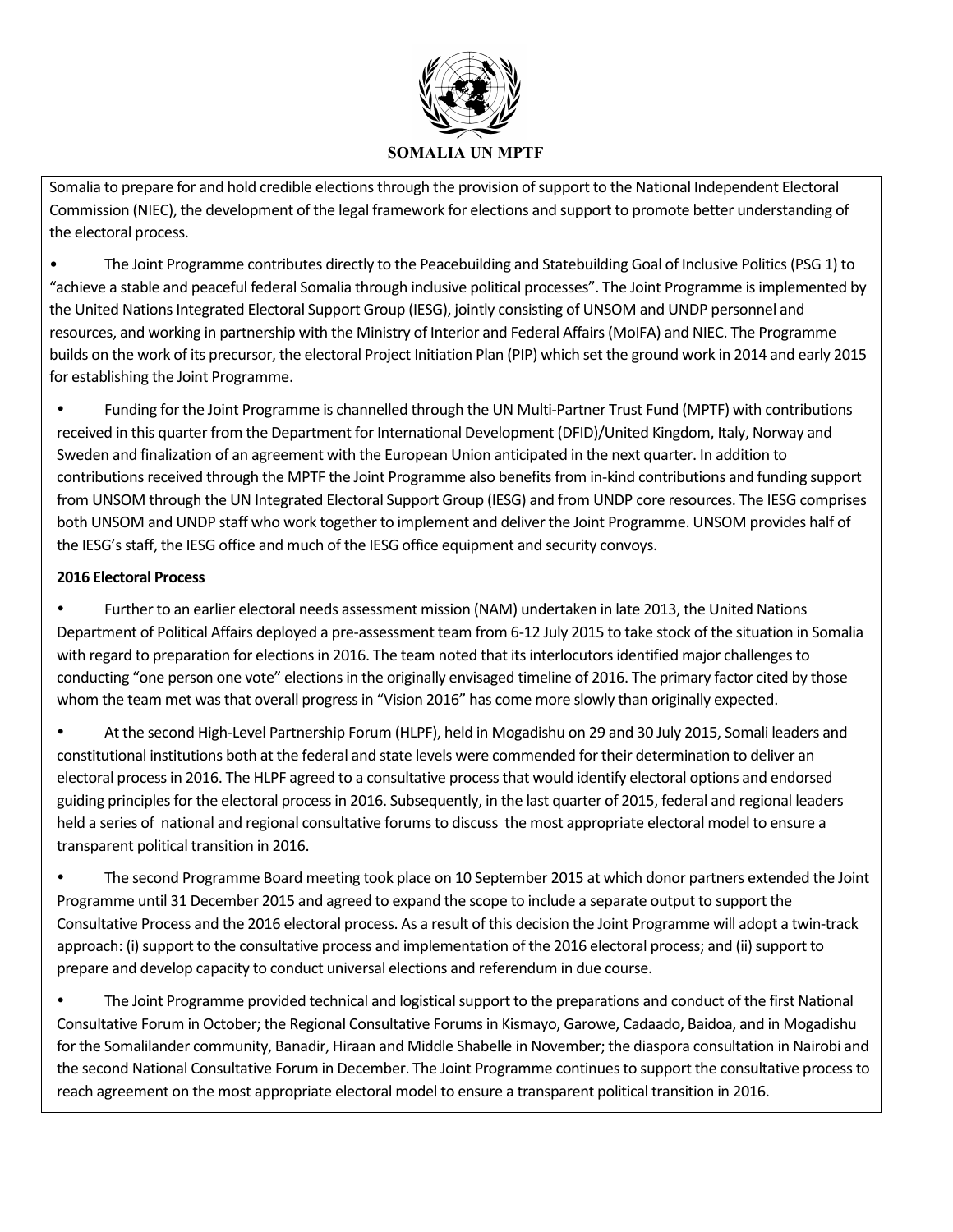

#### **Long-term electoral capacity building**

Another key component of the Joint Programme comprises the provision of long-term institutional capacity development support to the NIEC in order for Somalia's Federal Electoral Management Body to fulfill its electoral mandate. Expert advice during the drafting of the NIEC Law in 2014 and 2015 was provided by the IESG through the PIP. On 6 July 2015, the NIEC commissioners were endorsed by Federal Parliament and took their oath before Parliament on 21 July 2015. The selection and appointment of the Commissioners took place in line with procedures specified in the NIEC Law, adopted in February 2015. Subsequently, the nine-member commission, which includes two women, chose its chairperson, Ms. Halima Ismail Ibrahim, and deputy chairperson, Mr. Sayid Ali Sh. Mohamed.

The appointment of the commissioners in July 2015 was a key milestone in the electoral process and enabled capacity development support to the NIEC to commence. The IESG advisers have been meeting regularly with the commissioners and work closely with the NIEC. Different workshops have been held with the commissioners and study tours to witness first-hand the electoral processes in Tanzania and Turkey were conducted to build the NIEC's institutional and electoral management capacity. As a direct result of these workshops the NIEC held its first press conference in Mogadishu on 10 August 2015, its 2nd press conference in Nairobi on 2 October 2015 and developed and shared its Vision and Mission statement and 12 month Action Plan on 2 October 2015. The Joint Programme also enabled the NIEC to move into its interim office in August 2015 which was constructed, furnished and equipped through the Joint Programme.

The Joint Programme further supports MOIFA in its electoral related democratization role. With the assistance of the Joint Programme, MOIFA organized in November 2015 a three-day consultation to discuss the draft Political Party Law with representatives from the federal state and the regions, as well as civil society. The JP also supports a full-time senior electoral advisor to MOIFA.

## **QUARTERLY PROGRESS REPORT RESULTS MATRIX**

### **SUB-OUTCOME STATEMENT**

**Prepare for and hold a credible electoral process to ensure a transparent political transition in 2016**

### **OUTPUT 1 – PHYSICAL ESTABLISHMENT OF THE NIEC**

### **OUTPUT INDICATORS (if available for the reporting period)**

| Indicator                      | Geographic<br><b>Area</b> | <b>Baseline</b>     | <b>Projected Target</b><br>(as per results)<br>matrix) | <b>Quantitative results</b><br>for the (current<br>quarter) reporting<br>period | <b>Cumulative results</b><br>since project<br>commencement<br>(quantitative)        |
|--------------------------------|---------------------------|---------------------|--------------------------------------------------------|---------------------------------------------------------------------------------|-------------------------------------------------------------------------------------|
| NIEC physically<br>established | Mogadishu                 | No NIEC in<br>place | NIEC physically<br>established and<br>functional       | (temporary) NIEC<br>offices further<br>operationalized                          | <b>NIEC</b><br>Commissioners<br>appointed and<br>(temporary) offices<br>established |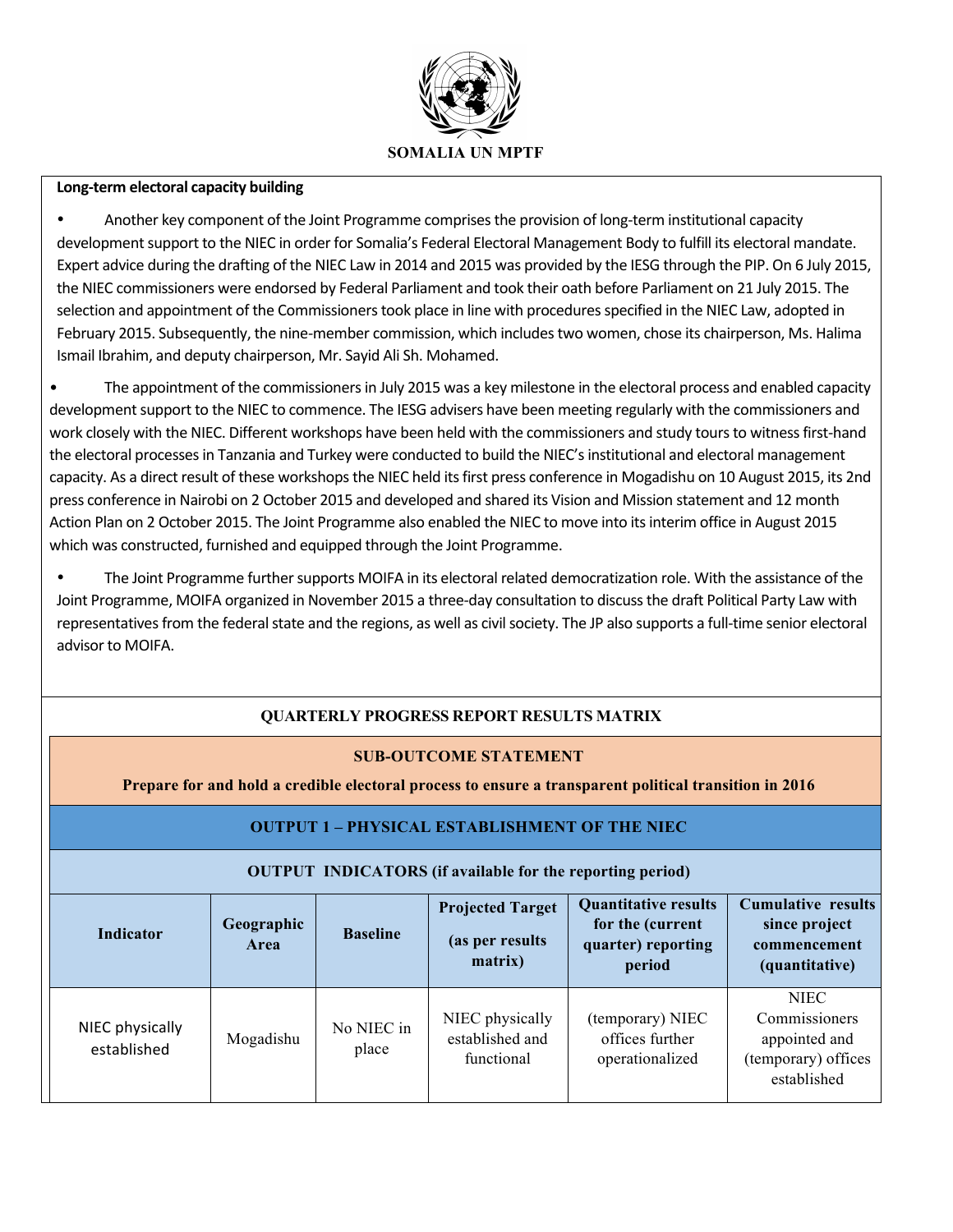

#### Sources of evidence

- Parliamentary decision on the appointment of the NIEC Commissioners.
- Construction of the NIEC office: On the spot monitoring by the Joint Programme and certification of completion of construction provided by the contractor.

## **NARRATIVE OUTPUT 1**

After the Joint's Programme predecessor, the Project Initiation Plan (PIP), had provided expert advice during the drafting of the NIEC Law, which was passed in February 2015, the Federal Parliament appointed on 6 July 2015 the nine Commissioners of the NIEC who took their oath before Parliament on 21 July 2015. The selection and appointment of the Commissioners took place in line with procedures specified in the NIEC Law. Two out of the nine Commissioners are women which is partly in keeping with strong recommendations from advisers for a minimum number of women in the Commission during drafting of the NIEC Law.

The NIEC became functional and operational from August onwards as the Commissioners moved to its temporary office which was constructed, furnished and equipped by the Joint Programme

|                                                                                                                                                                                         |                    |                                                                                                                                                                     | <b>OUTPUT INDICATORS</b> (if available for the reporting period)                                                                                                        |                                                                                                                                                                                                                                                                                                           |                                                                                                                                        |
|-----------------------------------------------------------------------------------------------------------------------------------------------------------------------------------------|--------------------|---------------------------------------------------------------------------------------------------------------------------------------------------------------------|-------------------------------------------------------------------------------------------------------------------------------------------------------------------------|-----------------------------------------------------------------------------------------------------------------------------------------------------------------------------------------------------------------------------------------------------------------------------------------------------------|----------------------------------------------------------------------------------------------------------------------------------------|
| <b>Indicator</b>                                                                                                                                                                        | Geographic<br>Area | <b>Baseline</b>                                                                                                                                                     | <b>Projected Target</b><br>(as per results)<br>matrix)                                                                                                                  | <b>Quantitative results</b><br>for the (current<br>quarter) reporting<br>period                                                                                                                                                                                                                           | <b>Cumulative results</b><br>since project<br>commencement<br>(quantitative)                                                           |
| <b>NIEC</b><br>1.<br>Secretariat<br>organizational<br>structure in place<br>Number of<br>2.<br>briefings,<br>workshops, study<br>tours and/or<br>training sessions<br>held for the NIEC | Mogadishu          | N <sub>0</sub><br>$\mathbf{1}$ .<br><b>NIEC</b><br>organizational<br>structure in<br>place<br>No<br>$2_{\cdot}$<br>capacity<br>development<br>carried out so<br>far | <b>NIEC</b><br>$\mathbf{1}$<br>organizational<br>chart and ToRs<br>developed<br>2.<br>At least 1<br>briefing or<br>workshop for the<br>NIEC to be held<br>in six months | Org chart<br>$\mathbf{1}$ .<br>and TORs for<br>advisory functions<br>drafted in<br>anticipation of a<br>Secretariat<br>established under the<br>Civil Service<br>structure.<br>2.<br>Election<br>study tours to<br>Tanzania and Turkey<br>to witness first-hand<br>electoral processes +<br>a workshop on | <b>NIEC</b><br>1.<br>organizational chart<br>and ToRs in draft<br>2. Four workshops<br>and two study tours<br>provided to the<br>NIEC. |

## **OUTPUT 2 – NIEC SUPPORTED TO DEVELOP CAPACITY TO CONDUCT ELECTIONS AND REFERENDUM**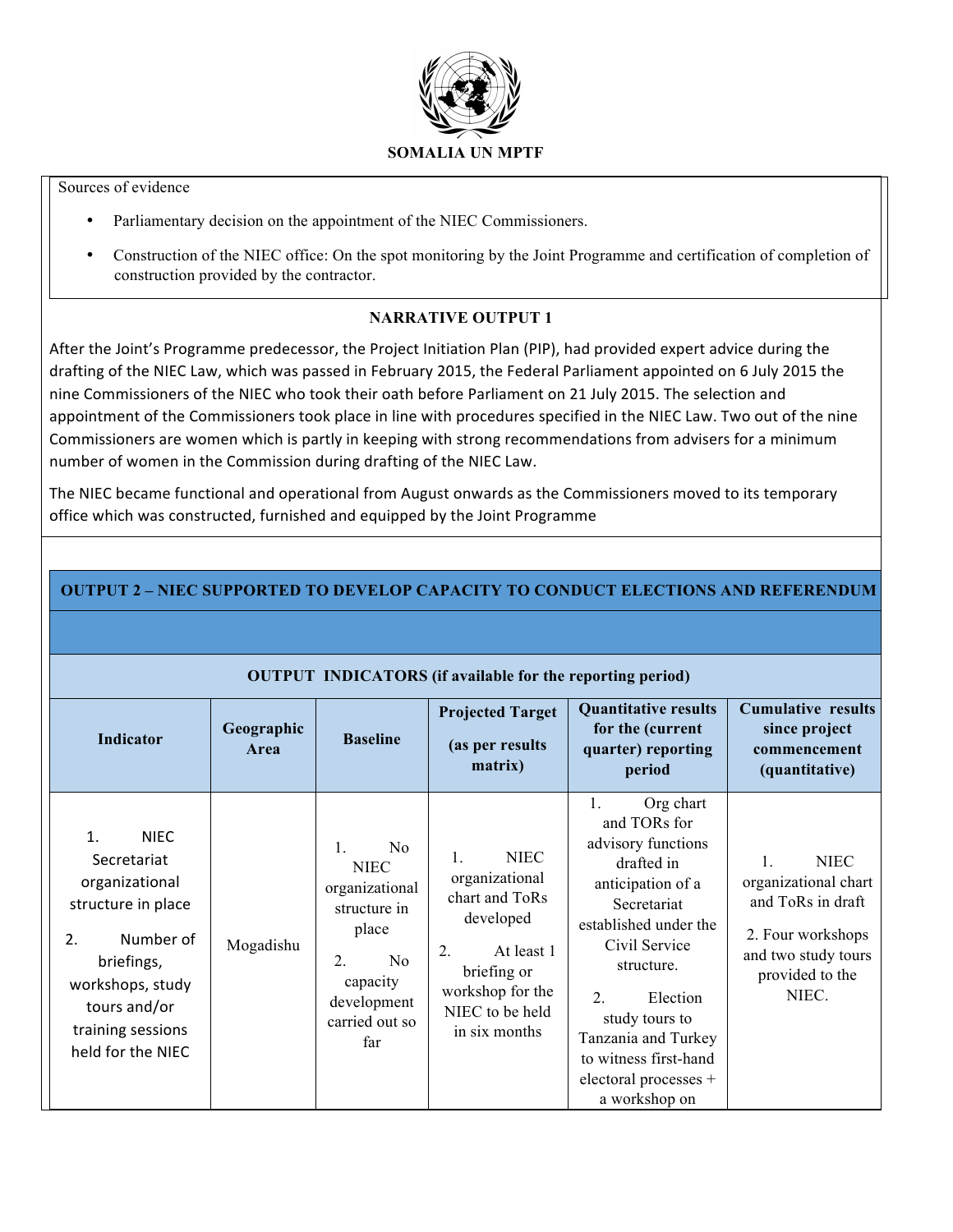

|                     |                                                      | Communications |  |
|---------------------|------------------------------------------------------|----------------|--|
| Sources of evidence |                                                      |                |  |
|                     | Internal reporting and photographs of the workshops. |                |  |

- NIEC Action Plan and Vision and Mission Statement.
- Tanzania elections study tour report and Turkey elections study tour report

## **NARRATIVE OUTPUT 2**

The Programme has supported four separate workshops on electoral principles, electoral management and strategic planning for the NIEC, as well as two international elections study tours. This enabled the Commissioners to acquire a deeper understanding of the steps and tasks involved in organizing elections and its role and responsibilities. It also supported them in developing an Action Plan as well as the NIEC's Vision and Mission statement. The workshops also empowered the Commissioners to hold its first press conference in Mogadishu on 10 August 2015.

The four workshops provided by the Joint Programme comprised sessions on: electoral principles (3 August); electoral management and NIEC role and responsibilities (9-10 August); team building and strategic planning (28 September-2 October); and a Communications Workshop (8 October). The strategic planning workshop resulted in an Action Plan and a Vision and Mission statement, which was presented to donor partners and the public in a press conference on 2 October 2015. The 12 month Action Plan sets out and prioritizes the NIEC's key activities with an accompanying timeline. The NIEC's Vision and Mission statement outlines its goal of building trust in the electoral process and safeguarding the aspirations of the Somali people.

The two elections study tours supported by the Joint Porgramme (Tanzania - 25 October, and Turkey - 1 November), allowed the Commissioners to witness first-hand the conduct of a national election on 25 October. During their study visit, the NIEC focused on getting an awareness of the scale and scope of an operation that was conducted in tens of thousands locations and which required over hundreds of thousands people to operationalize. The NIEC gained a deeper understanding of the electoral operation and learnt insights into methods and systems. The Commissioners were given an overview of the voter registration system, taken through the observation accreditation steps as well as polling, counting and tabulation procedures; and visited warehouses to observe the distribution of electoral materials

Specifically, from 21 to 28 October, the Joint Programme supported the NIEC to visit Tanzania to witness first-hand and for the first time the conduct of a national election on 25 October. The NIEC was accredited with observer status by the National Electoral Commission (NEC) to facilitate the conduct of its study tour. The NIEC split into two groups – one staying in Dar es Salaam and the other moving to Zanzibar to visit the Zanzibar Electoral Commission (ZEC). The NIEC was given the opportunity to meet the Chairpersons of the NEC and ZEC, the director of the Information Technology department, and several electoral district officers. In addition, the NIEC had a meeting with members of the regional intergovernmental body, the East African Community (EAC). The UN Resident Coordinator in Tanzania and former UNDP Country Director of Somalia, Alvaro Rodrigues, encouraged the NIEC members with their important task to prepare for future elections in Somalia. While in Zanzibar, NIEC Chairperson Halima Ismail Ibrahim had the opportunity to meet former Nigerian President, Jonathan Goodluck, who attended the Tanzanian elections in his capacity as Chairman of the Commonwealth Election Observer Mission for the 2015 elections. Chairperson Halima Ismail Ibrahim provided updates of election-related developments in Somalia, including the establishment of the NIEC.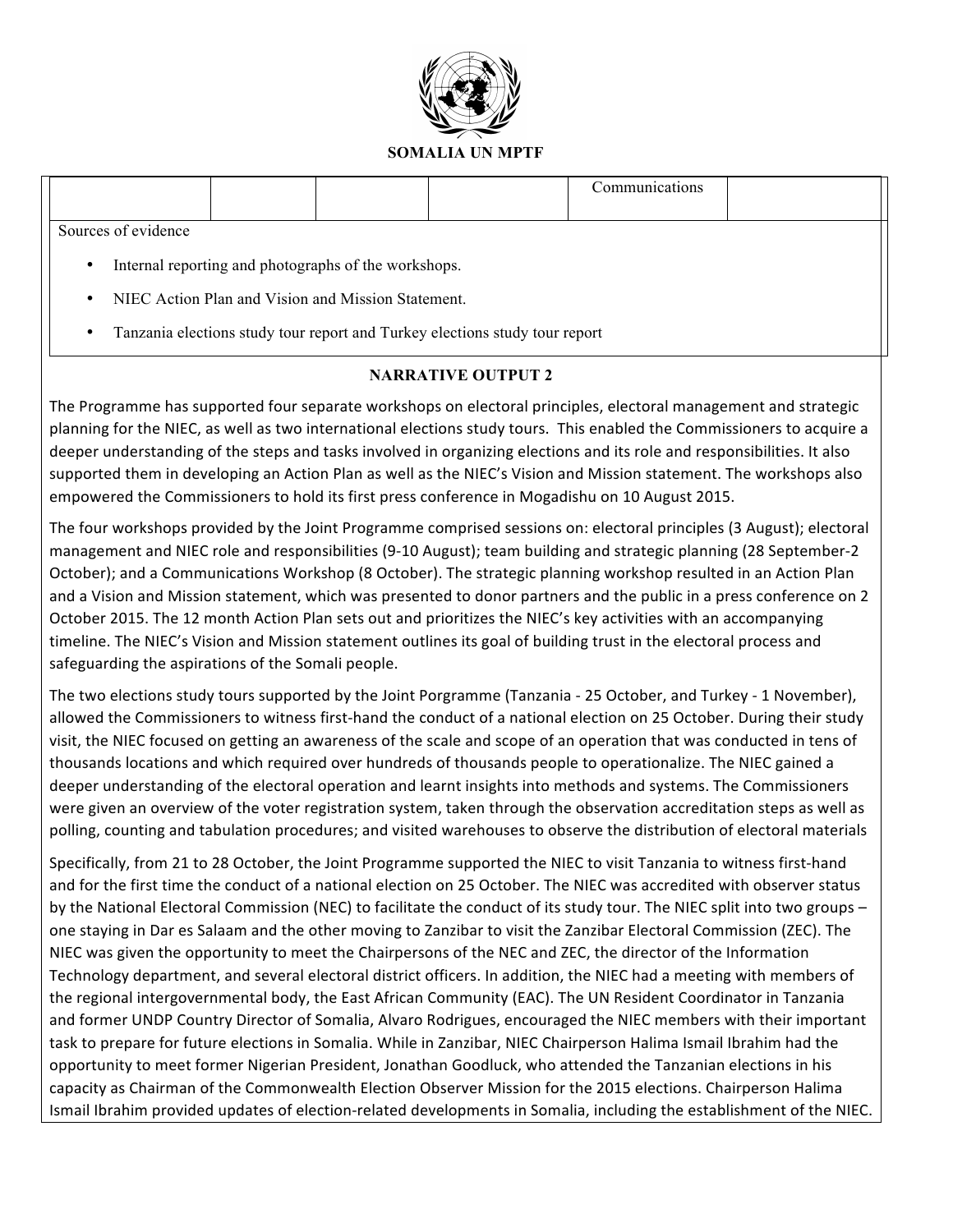

Former President, Jonathan Goodluck encouraged the NIEC Commissioners to stay committed to the course of promoting sustainable peace through the ballot box.

From 1 to 10 November, the NIEC Commissioners were invited by the Government of Turkey on an Elections Study Tour to visit the country's General Elections. The Joint Programme facilitated the travel and assisted the Commissioners in their meetings with Turkish electoral officials. The study tour to Turkey allowed the Commissioners to compare electoral operations and challenges in two different countries with different political and electoral dynamics.

The Study Tours were preceded by a pre-mission briefing that the IESG had provided to the Commissioners on 15 October. This briefing focused on the political and electoral background in Tanzania, including the existence of two electoral management bodies, the NEC and ZEC, and gave an overview on the principles of elections observation. In addition, the IESG presented the NIEC with an introduction on electoral public outreach and various models of organizational structures for the NIEC Secretariat. This all helped them in better understanding the complexity of an election, which they were about to observe during the study tours.

In anticipation of a Secretariat established under the Civil Service structure, the Programme has been closely working with the NIEC on its organizational structure and is advising the NIEC on ToRs for key staff including the ToR of the Secretary-General who will head the NIEC Secretariat. To date, the Secretariat has not been yet established. One of the major challenges is the approval of a civil service structure and the lack of a budget approved by the government.

# **OUTPUT 3 – LEGAL FRAMEWORK FOR ELECTIONS AND REFERENDUM DEVELOPED**

### **OUTPUT INDICATORS (if available for the reporting period)**

|    | <b>Indicator</b>                                                                                                                                             | Geographic<br>Area | <b>Baseline</b>                                                                                                                                              | <b>Projected Target</b><br>(as per results)<br>matrix)                                                                                        | Quantitative<br>results for the<br>(current)<br>quarter)<br>reporting<br>period                                                | <b>Cumulative</b><br>results since<br>project<br>commencement<br>(quantitative)                                                                              |
|----|--------------------------------------------------------------------------------------------------------------------------------------------------------------|--------------------|--------------------------------------------------------------------------------------------------------------------------------------------------------------|-----------------------------------------------------------------------------------------------------------------------------------------------|--------------------------------------------------------------------------------------------------------------------------------|--------------------------------------------------------------------------------------------------------------------------------------------------------------|
| 1. | Number of<br>meetings and/or<br>workshops with<br>the<br>parliamentary<br>committee and<br>Somali<br>authorities<br>responsible for<br>drafting<br>electoral | Mogadishu          | meetings<br>1.<br>4<br>held<br>in<br>January 2015<br>the<br>with<br>parliamentar<br>y committee<br>No<br>2.<br>consultations<br>/ roundtables<br>held so far | At least 5<br>1.<br>meetings to be<br>held in six<br>months<br>At least 1<br>2.<br>consultation/<br>roundtable to be<br>held in six<br>months | 1.<br>NA.<br>1 workshop<br>2.<br>organized<br>by MOIFA<br>with<br>support of<br>the JP to<br>discuss the<br>draft<br>Political | Due to the<br>$\mathbf{1}$ .<br>political<br>attention<br>given to the<br>Consultative<br>Process<br>there was<br>no progress<br>in drafting<br>of electoral |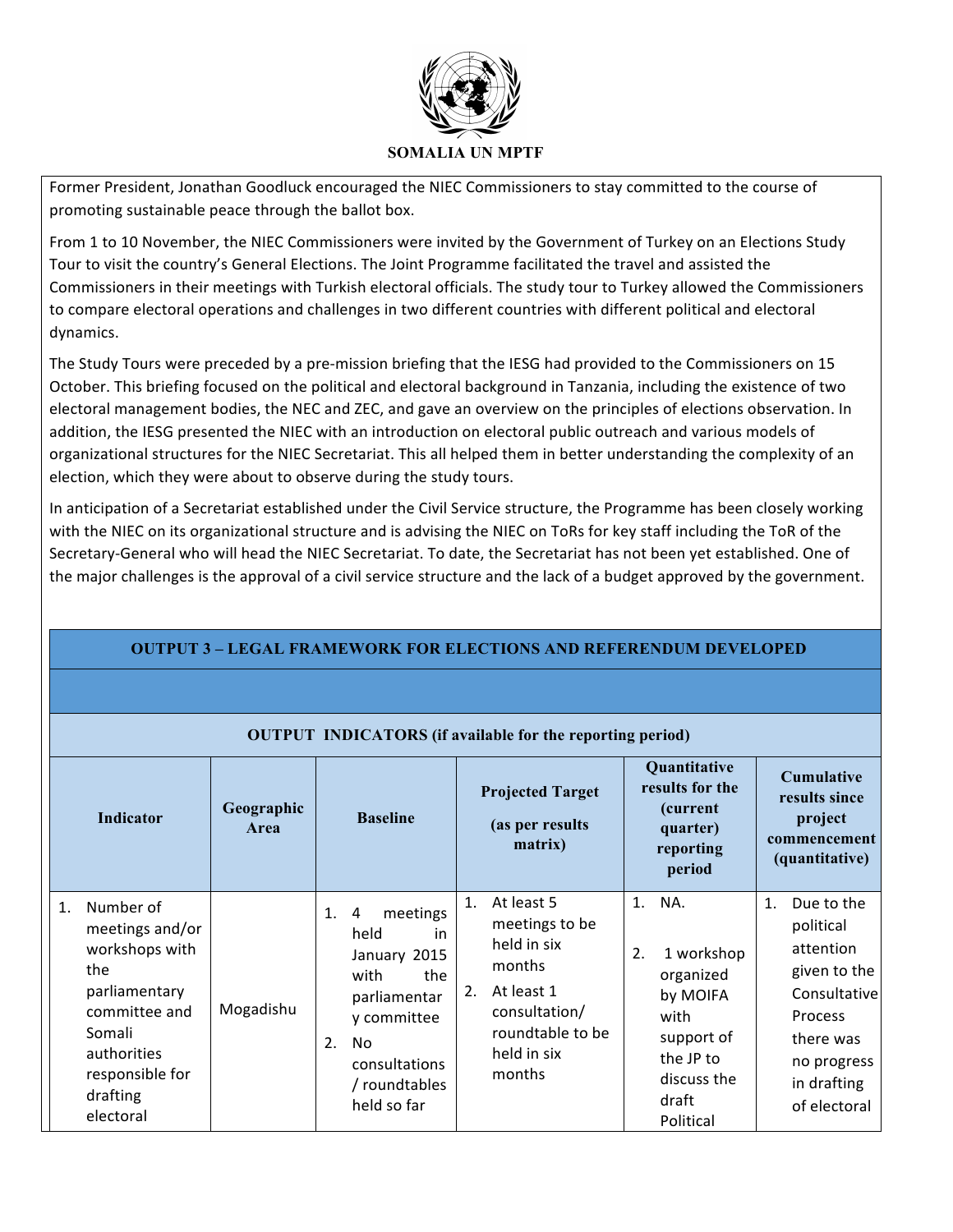

|    | legislation         |  | Party Law     |    | legislation      |
|----|---------------------|--|---------------|----|------------------|
| 2. | Number of           |  | with          |    | after the        |
|    | consultations       |  | representati  |    | <b>NIEC Bill</b> |
|    | and roundtables     |  | ves from      |    | was passed       |
|    | with                |  | the federal   |    | in February      |
|    | stakeholders        |  | state and     |    | 2015.            |
|    | supported by        |  | the regions,  |    |                  |
|    | the UN              |  | as well as    | 2. | 1 workshop       |
|    |                     |  | civil society |    | organized        |
|    |                     |  | $(21 -$       |    | by MOIFA         |
|    |                     |  | 23Novembe     |    | with             |
|    |                     |  | r).           |    | support of       |
|    |                     |  |               |    | the JP to        |
|    |                     |  |               |    | discuss in a     |
|    |                     |  |               |    | consultative     |
|    |                     |  |               |    | manner the       |
|    |                     |  |               |    | draft            |
|    |                     |  |               |    | Political        |
|    |                     |  |               |    | Party Law.       |
|    | Sources of evidence |  |               |    |                  |

- Draft Political Party Law
- MOIFA activity report on the consultations on the draft law on Political Parties
- Translated documents.

## **NARRATIVE OUTPUT 3**

The Joint Programme assisted MOIFA in bringing the draft Law on Political Parties one step further to submission to Parliament by supporting MOIFA's workshop with representatives from the federal state and the regions, as well as civil society to discuss the draft Law in a consultative manner (21-23November).

Following 14 public consultations conducted by a parliamentary ad-hoc committee in the months before, MoIFA held a national consultation from the 21 to 23 November 2015, to consolidate further comments on the draft of the Political Party Law. MoIFA invited intergovernmental organizations and representatives from all regions and other relevant stakeholders for their input on the law. The outcomes of the consultation are feeding into the overall finalization of the draft political parties law before being submitted to the Council of Ministers and then on to the Federal Parliament.

Over 200 delegates which included 40 females participated in the consultation. Different federal and state ministers and other dignitaries were present, as well as delegates from Jubbaland, Galmudug, South West, Hiraan and Middle Shabelle regions. Participants from Puntland were invited but were unable to attend the consultation. Civil Society Organization participants included representatives from Banadir Women, Somali National Women and Somali South Central Civil Society Organization (SOSCENSA). Participants also included traditional and religious leaders and representatives from youth organizations.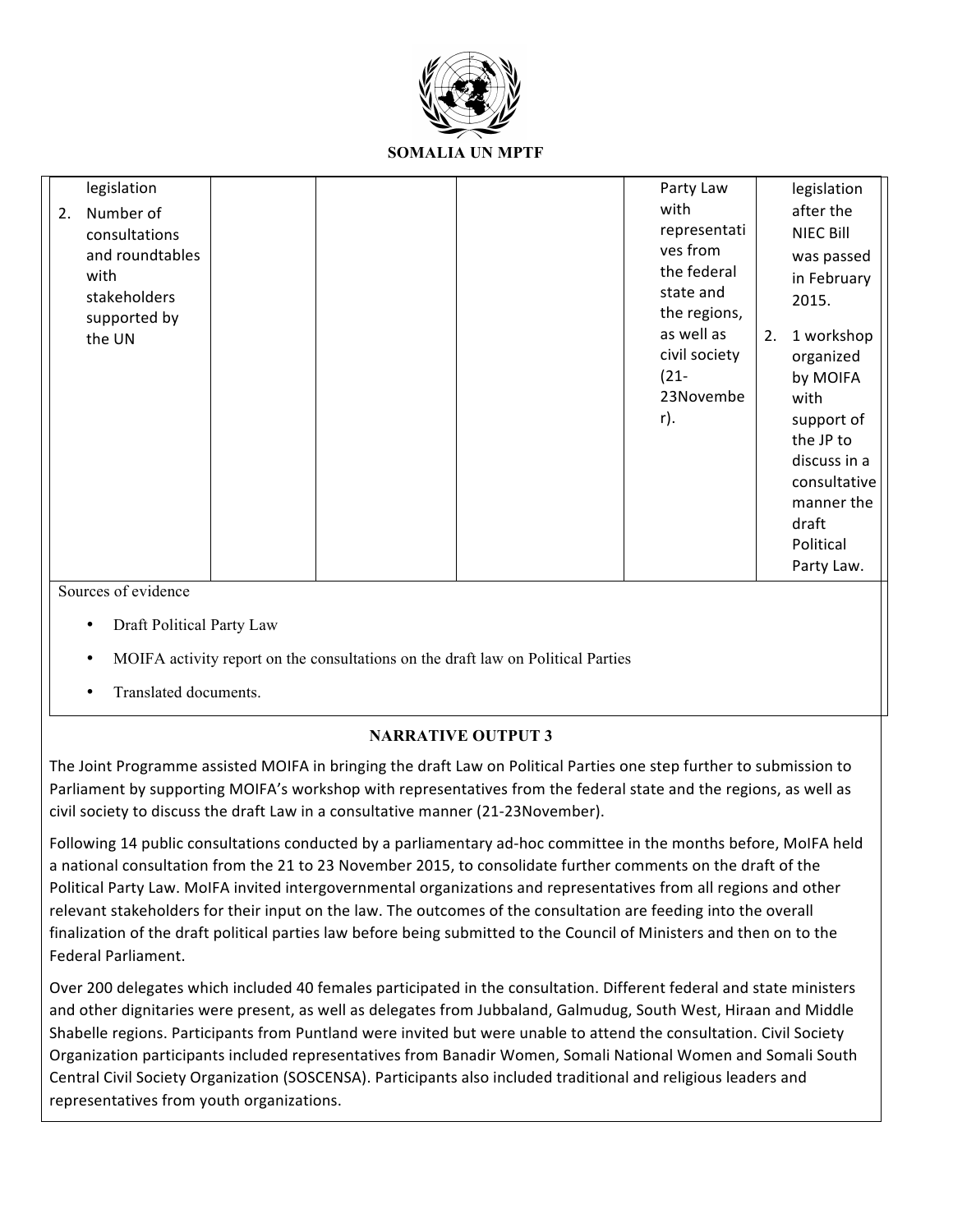

Discussions focused on the following three main issues pertaining to the regulation of political parties:

- 1. Registration procedures and requirements of political parties;
- 2. The scope of the draft law: should Political Parties register at regional level only or only federal level? Should their office be at local or regional or federal level? Should there be a distinction between parties that predominately work or are based in one federal member state and a party with offices in more than one state (therefore more nationwide application?
- 3. The regulation space given to Political Parties according to this law: Should the state regulate the internal affairs of apolitical party or should political self-regulate? What aspects of a political party should the state regulate and what aspects should be left to political parties themselves to regulate?

Subsequent discussion in the course of next two days focused on the finance and funding of Political Parties, the dispute resolution mechanism in Somali Draft Law and who should responsible for registering political parties.

Overall, the participants of the consultations played a key role in contributing to the objectives of the consultations on the draft political parties' law. They highlighted the need to harmonize the draft legislation with the other important electoral related legislations and legal frameworks to enhance Somalia's overall democratization and political process. The participants also highlighted the need for the finalization of the draft law to take into account the on-going constitutional review process.

The consultation was facilitated by a team from MoIFA with the support of UNSOM/UNDP Joint Electoral Support Programme.

In a separate activity the Joint Programme completed the translation of six electoral-related historic Somali laws from Italian into English as a step towards producing a compilation of Somalia's historical election laws.

## **OUTPUT 4 – INCREASED UNDERSTANDING OF THE ELECTORAL LEGAL FRAMEWORK AND ELECTORAL PROCESSES AMONGST STAKEHOLDERS**

| <b>OUTPUT INDICATORS</b> (if available for the reporting period)                                                                                 |                           |                                                                                     |                                                                                                                              |                                                                                                                                     |                                                                                                                                           |  |  |  |  |  |  |
|--------------------------------------------------------------------------------------------------------------------------------------------------|---------------------------|-------------------------------------------------------------------------------------|------------------------------------------------------------------------------------------------------------------------------|-------------------------------------------------------------------------------------------------------------------------------------|-------------------------------------------------------------------------------------------------------------------------------------------|--|--|--|--|--|--|
| <b>Indicator</b>                                                                                                                                 | Geographic<br><b>Area</b> | <b>Baseline</b>                                                                     | <b>Projected Target</b><br>(as per results)<br>matrix)                                                                       | <b>Quantitative results</b><br>for the (current<br>quarter) reporting<br>period                                                     | <b>Cumulative results</b><br>since project<br>commencement<br>(quantitative)                                                              |  |  |  |  |  |  |
| Number of<br>1.<br>roundtables and/or<br>workshops to<br>enhance<br>understanding of<br>electoral systems<br>and electoral<br>processes held for | Mogadishu                 | No.<br>1.<br>roundtab<br>les/work<br>shops<br>held so<br>far<br>2.<br>No<br>lexicon | At least 1<br>1.<br>roundtable/<br>workshop to<br>be held in six<br>months<br>2.<br>Lexicon<br>developed<br>At least 1<br>3. | 1. NA<br>480 terms and<br>2.<br>their definitions<br>have been<br>translated from<br>English into<br>Somali as the<br>first step in | Introductory 3<br>1.<br>day BRIDGE<br>training on<br>Strengthening<br>Democratic<br><b>Processes</b><br>provided to 22<br>MOIFA staff (20 |  |  |  |  |  |  |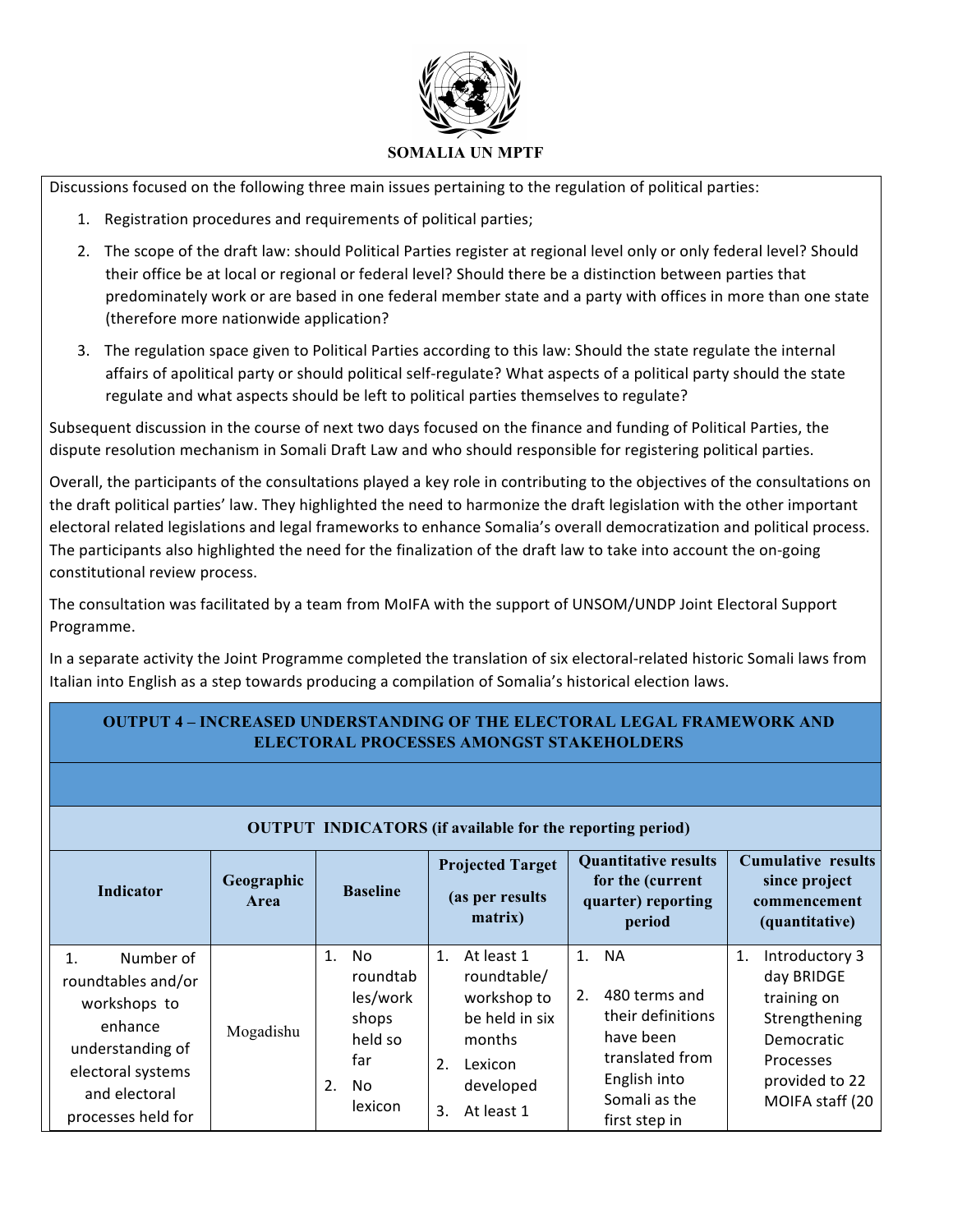

**SOMALIA UN MPTF**

| Somali authorities<br>and stakeholders<br>2.<br>Developmen<br>t and printing of an<br>English-Somali<br>lexicon of electoral<br>terminology<br>3.<br>Developmen<br>t and printing of<br>electoral-related | 3. | exists so<br>far<br><b>No</b><br>electoral-<br>related<br>factsheet<br>S<br>develope<br>d so far<br>NIEC law<br>and its<br>English<br>translatio | factsheet to<br>in six months<br>NIEC law<br>printed | be developed | 3. | developing a<br>lexicon of<br>electoral<br>terminology.<br>300 copies of<br><b>NIEC Law</b><br>printed in both<br>English and<br>Somali for<br>distribution to<br>electoral<br>stakeholders. A<br>factsheet to<br>promote public | 2. | men and 2<br>women) from 4<br>to 6 August<br>2015.<br>480 terms and<br>their definitions<br>have been<br>translated from<br>English into<br>Somali as the<br>first step in<br>developing a<br>lexicon of<br>electoral                   |
|-----------------------------------------------------------------------------------------------------------------------------------------------------------------------------------------------------------|----|--------------------------------------------------------------------------------------------------------------------------------------------------|------------------------------------------------------|--------------|----|----------------------------------------------------------------------------------------------------------------------------------------------------------------------------------------------------------------------------------|----|-----------------------------------------------------------------------------------------------------------------------------------------------------------------------------------------------------------------------------------------|
| material and                                                                                                                                                                                              |    | n not<br>dissemin                                                                                                                                |                                                      |              |    | awareness on                                                                                                                                                                                                                     |    | terminology.                                                                                                                                                                                                                            |
| factsheets; and<br>printing of the NIEC<br>law                                                                                                                                                            |    | ated<br>widely                                                                                                                                   |                                                      |              |    | the role of the<br>NIEC has been<br>developed to<br>share with<br>government<br>and non-<br>government<br>stakeholders.                                                                                                          | 3. | 300 copies of<br><b>NIEC Law</b><br>printed in both<br>English and<br>Somali for<br>distribution to<br>electoral<br>stakeholders. A<br>factsheet to<br>promote public<br>awareness on<br>the role of the<br>NIEC has been<br>developed. |

Sources of evidence

- BRIDGE certificate and link to the BRIDGE website http://www.bridge-project.org/en/news2/africa/1437-firstbridge-course-in-somalia-a-new-dawn-a-ray-of-hope.html
- Printed copies of NIEC Law (English / Somali); Factsheet copies
- Translated draft electoral lexicon.

## **NARRATIVE OUTPUT 4**

From 4 to 6 August 2015, the Joint Programme organized a three day introductory BRIDGE workshop on Strengthening Democratic Processes for 22 members of the Ministry of Interior and Federal Affairs (MOIFA). As a result of this training the Ministry is better positioned to develop and implement a work plan to support Somalia's democratic transition.

BRIDGE (Building Resources In Democracy, Governance and Elections) is an internationally recognized electoral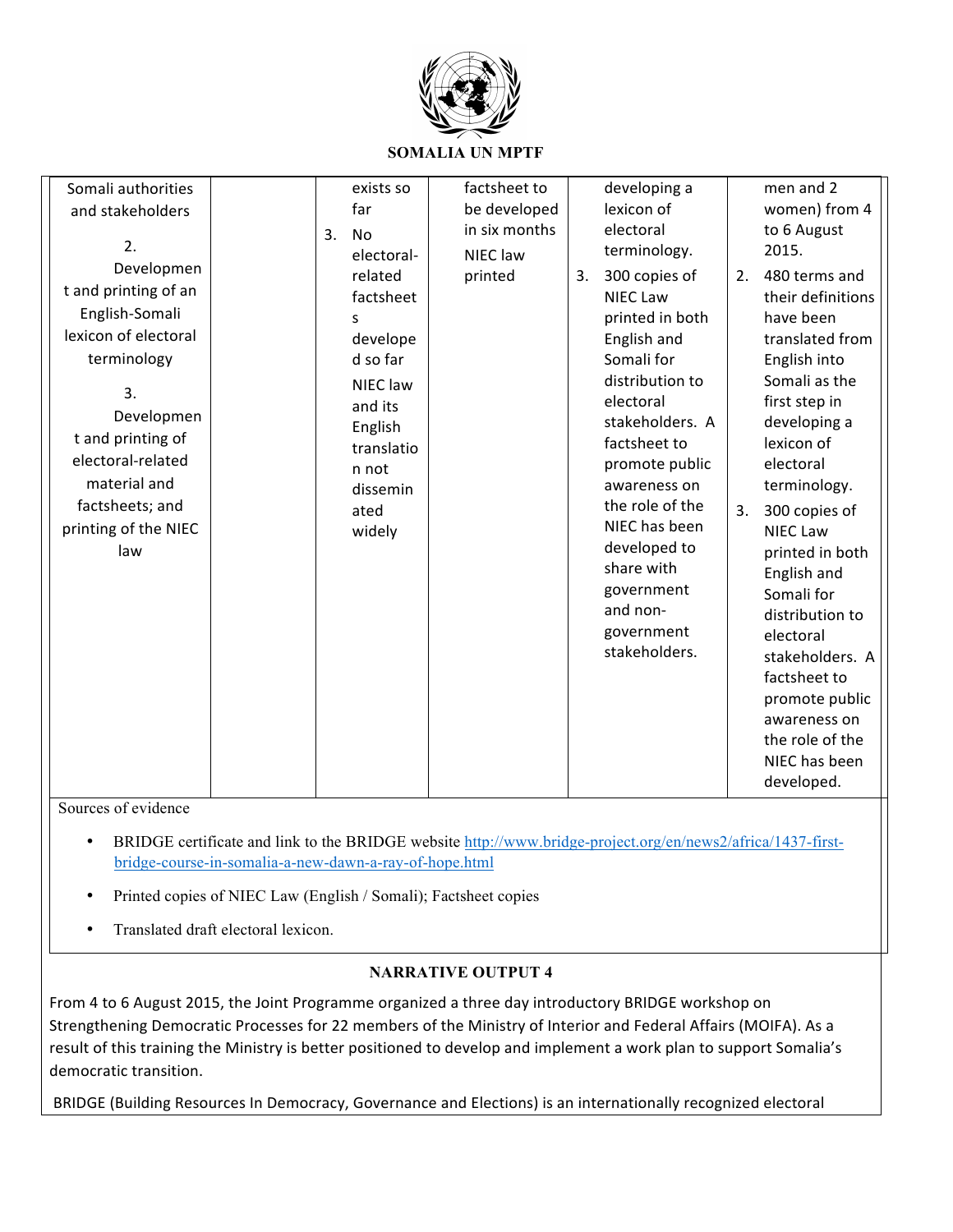

training course. The thematic areas covered in the workshop included democratic principles, the electoral architecture (legislative framework - including international and regional instruments), electoral systems, the electoral cycle, working with stakeholders, public outreach and civic education. In addition, the Joint Programme is supporting the development of a lexicon of electoral terminology with MOIFA and NIEC and has so far translated 480 electoral terms and their definitions from English into Somali.

# **OUTPUT 5 – COORDINATION OF ELECTORAL ASSISTANCE**

## **OUTPUT INDICATORS (if available for the reporting period)**

| Indicator                                                                                                                                                                  | Geographic<br>Area | <b>Baseline</b>                                                                                                                           | <b>Projected Target</b><br>(as per results<br>matrix)                                                                                     | <b>Quantitative results</b><br>for the (current<br>quarter) reporting<br>period                                                                                                                                                                                                                                                                                                                                             | <b>Cumulative results</b><br>since project<br>commencement<br>(quantitative)                                                                                                                                                                                                                                                                                                                                                |
|----------------------------------------------------------------------------------------------------------------------------------------------------------------------------|--------------------|-------------------------------------------------------------------------------------------------------------------------------------------|-------------------------------------------------------------------------------------------------------------------------------------------|-----------------------------------------------------------------------------------------------------------------------------------------------------------------------------------------------------------------------------------------------------------------------------------------------------------------------------------------------------------------------------------------------------------------------------|-----------------------------------------------------------------------------------------------------------------------------------------------------------------------------------------------------------------------------------------------------------------------------------------------------------------------------------------------------------------------------------------------------------------------------|
| Number of<br>1.<br>coordination and<br>information-sharing<br>meetings held<br>2.<br>Matrix<br>mapping out<br>electoral assistance<br>undertaken by<br>different providers | Mogadishu          | Only<br>1.<br>bilateral<br>informati<br>on-<br>sharing<br>meetings<br>held so<br>far<br>2.<br><b>No</b><br>matrix<br>develope<br>d so far | Coordination<br>$\mathbf{1}$ .<br>mechanism<br>established<br>and<br>functioning<br>2.<br>Matrix<br>developed<br>and updated<br>regularly | The following<br>1.<br>coordination<br>meetings<br>brought<br>together the<br>government,<br>donor partners,<br>and the UN to<br>discuss electoral<br>matters and<br>included<br>electoral<br>information<br>sharing by the<br>JP: electoral<br>coordination<br>meeting with<br>donor partners<br>and electoral<br>assistance<br>providers (2<br>October); PSG1<br>(Sub) Working<br>Groups on<br>electoral<br>process (9/10 | The following<br>1.<br>coordination<br>meetings<br>brought<br>together the<br>government,<br>donor partners,<br>and the UN to<br>discuss electoral<br>matters and<br>included<br>electoral<br>information<br>sharing by the<br>JP: electoral<br>coordination<br>meeting with<br>donor partners<br>and electoral<br>assistance<br>providers (2<br>October); PSG1<br>(Sub) Working<br>Groups on<br>electoral<br>process (9/10 |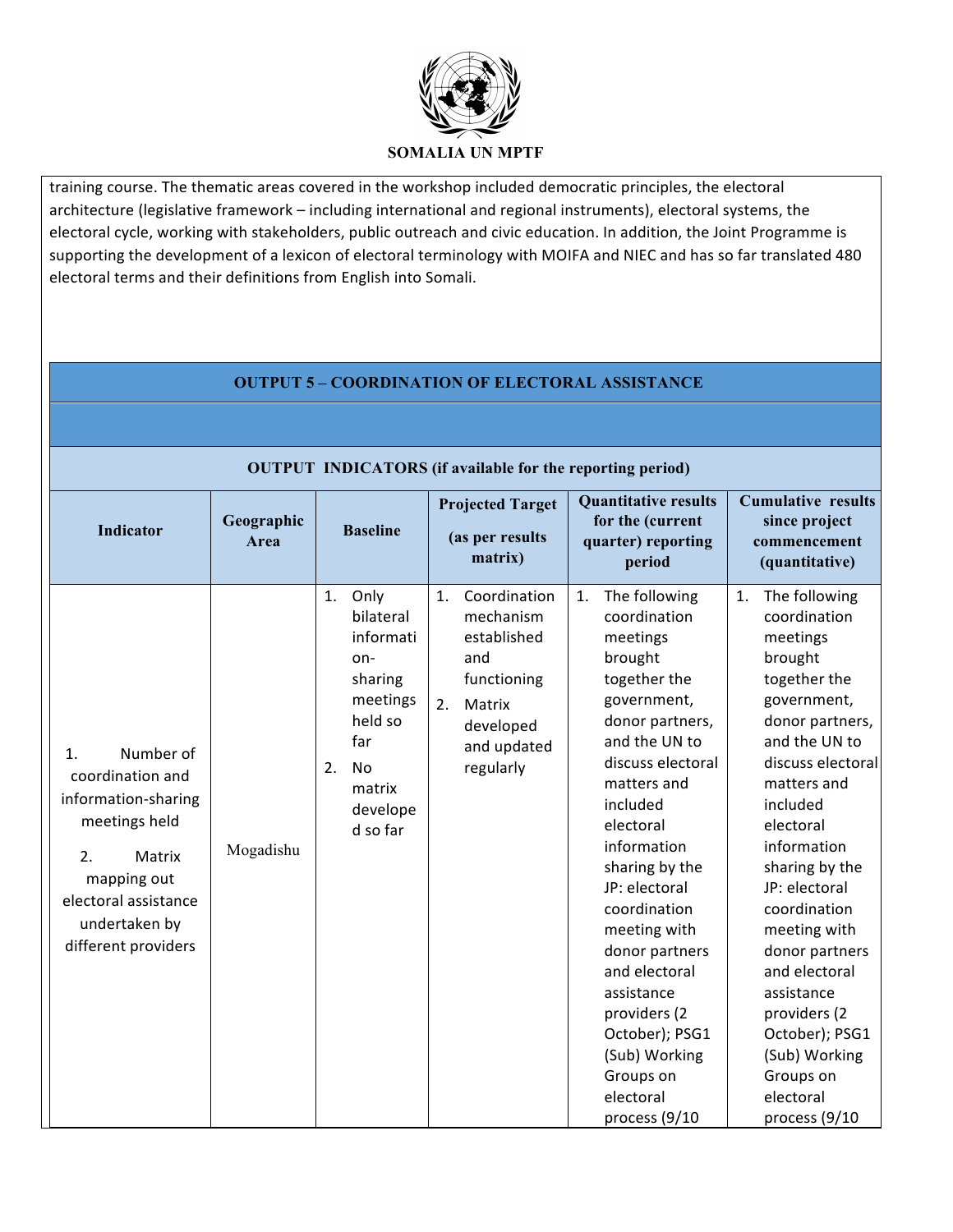

**SOMALIA UN MPTF**

|                                                                                                                                                           | 2. | December); PSG<br><b>Action Plan</b><br>workshop in<br>Nairobi to<br>review electoral<br>targets (15-17<br>December)<br>Ongoing<br>bilateral<br>meetings.<br>A draft matrix is<br>being<br>developed. | 2. | September +<br>9/10<br>December); PSG<br><b>Action Plan</b><br>workshop in<br>Nairobi to<br>review electoral<br>targets (15-17<br>December)<br>Ongoing<br>bilateral<br>meetings.<br>A draft matrix is<br>being<br>developed. |
|-----------------------------------------------------------------------------------------------------------------------------------------------------------|----|-------------------------------------------------------------------------------------------------------------------------------------------------------------------------------------------------------|----|------------------------------------------------------------------------------------------------------------------------------------------------------------------------------------------------------------------------------|
| Sources of evidence Parliamentary decision on the appointment of the NIEC Commissioners.<br>Minutes of PSG1 Sub Working Group and Working Group meetings. |    |                                                                                                                                                                                                       |    |                                                                                                                                                                                                                              |
|                                                                                                                                                           |    |                                                                                                                                                                                                       |    |                                                                                                                                                                                                                              |

- PSG1 annual review matrix
- IESG newsletters.

## **NARRATIVE OUTPUT 5**

The first meeting of the NIEC Commissioners with partners and electoral assistance providers took place on 2 October in Nairobi organized by the Joint Programme. This meeting facilitated the Commissioners (eight out of the nine commissioners were present) to engage with donor partners and assistance providers including the Electoral Institute for Sustainable Democracy in Africa (EISA) and Interpeace. The NIEC shared its action plan, answered questions on its role and priorities and Commissioners were informed about the work of other assistance providers. The meeting was a first step for those participating to gain a better understanding of the priorities of the NIEC, donor partners and the work of other assistance providers.

The Joint Programme participated in the coordination meetings of the PSG1 Working and Sub-Working group meetings as well as the PSG Action Plan workshop to review electoral targets (15-17 December). These meetings strengthened the coordination amongst all partners in better understanding the electoral challenges for 2016, as well the foundation being built towards future universal elections.

To improve information sharing, the Joint Programme shared two newsletters (July-August) (Sept-Oct) with donor partners on the latest electoral developments. Coordination has been also undertaken with EISA for its support to the NIEC to hold briefings with civil society and with Strengthening Somali Governance (SSG) on its support to the consultative process on electoral options.

## **OUTPUT 6 – SUPPORT TO THE 2016 ELECTORAL PROCESS**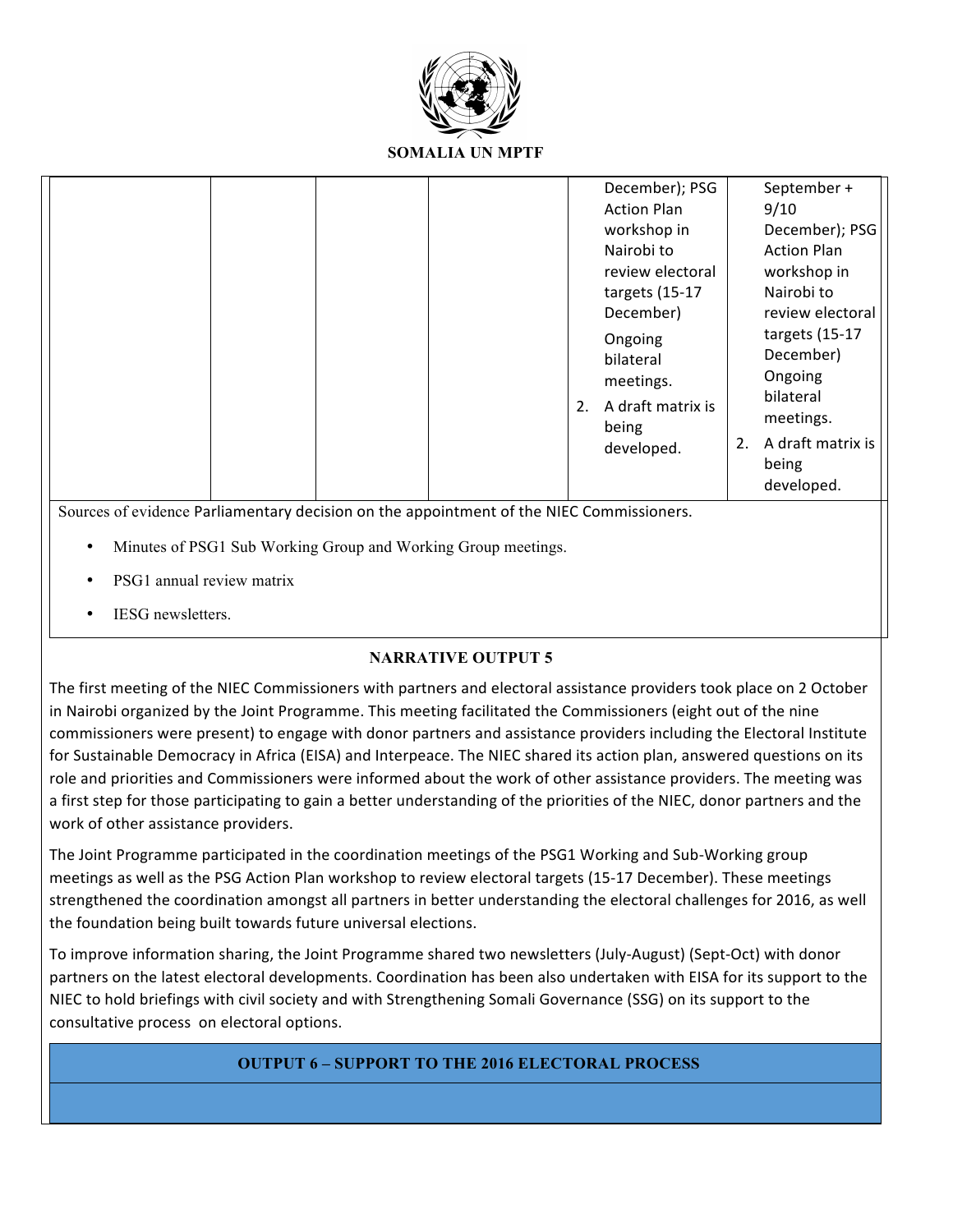![](_page_11_Picture_0.jpeg)

|                                                                                 |                    |                 | <b>OUTPUT INDICATORS</b> (if available for the reporting period)                                                               |                                                                                 |                                                                              |
|---------------------------------------------------------------------------------|--------------------|-----------------|--------------------------------------------------------------------------------------------------------------------------------|---------------------------------------------------------------------------------|------------------------------------------------------------------------------|
| Indicator                                                                       | Geographic<br>Area | <b>Baseline</b> | <b>Projected Target</b><br>(as per results)<br>matrix)                                                                         | <b>Quantitative results</b><br>for the (current<br>quarter) reporting<br>period | <b>Cumulative results</b><br>since project<br>commencement<br>(quantitative) |
| Number of<br>consultative rounds<br>held at federal and<br>state/regional level | Nationwide         | <b>NA</b><br>1. | Consultative<br>1.<br>Process held<br>at federal<br>level and in all<br>states and<br>regions (at<br>least 6<br>consultations) | National<br>Two<br>$1_{-}$<br>6 regional<br>and<br>consultations<br>held.       | 1. Two<br>1.<br>National and 6<br>regional<br>consultations<br>held          |

Sources of evidence

- Joint communique by federal and regional leaders on the launch of the National Consultative Forum (21 September)
- Communique First Plenary Meeting of the National Consultative Forum (19-20 October)
- Communique Second Plenary Meeting of the National Consultative Forum (15 December)
- UNSOM communiques (press statements, facebook)
- Facilitation Guide on the Somali National Consultative Forum on the Electoral Process in 2016
- Press releases by African Union United Nations IST

## **NARRATIVE OUTPUT 6**

This output was endorsed at the Programme Board meeting on 10 September 2015 to support the Consultative Process to arrive at an electoral option and to support the implementation of that option in 2016 when the term of the Federal Parliament and Government expires.

Support provided by the Joint Programme enabled the FGS, state and regional administrations to organize national and regional consultations that were critical steps towards the goal of achieving agreement on the most appropriate electoral option for Somalia. This technical and logistical support enabled an inclusive consultative process to take place facilitating over 3,000 people across Somalia to participate in consultations and have their views heard on possible electoral options to be adopted in 2016. Specifically this support included the provision of technical advice as well as logistical support for the organization of two national and six regional consultative forums.

Support for the Consultative Process commenced with the provision of logistical support for the high-level meeting of federal and regional leaders in Mogadishu from 19-21 September, which culminated in the launch of the National Consultative Forum (NCF) and its first plenary session on 20 October. This was followed by a series of regional consultations (RCF) in November and early December in Garowe (Puntland), Kisamyo (Jubbaland), Baidoa (ISWA), Cadaado (Galmuduug), Mogadishu (Hiraan and Middle Shabelle, Benadir, and the Somalilander community) and Nairobi (diaspora).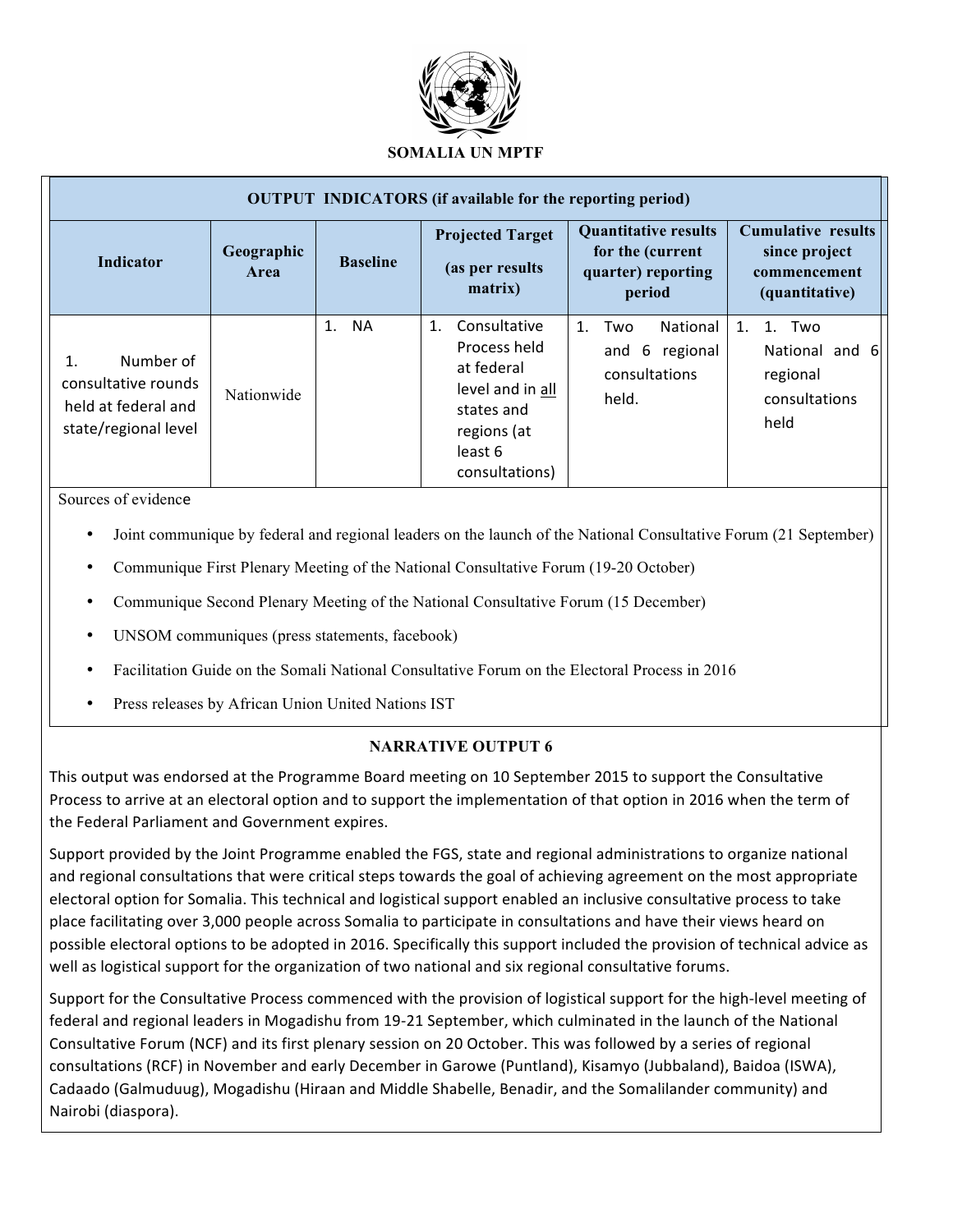![](_page_12_Picture_0.jpeg)

For the second plenary session of the NCF on 15 December, Somali representatives gathered in Mogadishu, including senior leadership of the Federal Republic and from Puntland, the Interim South-West Administration, Jubbaland, Galmuduug, Benadir, Hiraan and Middle Shabelle, and of Somali civil society, including women and youth. The NCF reviewed the conclusions from the public consultations held across Somalia on 15, 16 and 22 November and with Somalis in the diaspora on 5 December. It welcomed the consultative process as a major exercise of participatory politics, manifesting the principal values of democracy. The NCF welcomed the free expression of many different and often divergent views in the course of the public consultations.

The Joint Programme provided senior advisors and extensive logistical support to the Task Force and Technical Support Team who conducted the Consultative Process.

| <b>Quantitative results</b><br><b>Projected Target</b><br>for the (current<br>Geographic<br><b>Indicator</b><br><b>Baseline</b><br>(as per results<br>quarter) reporting<br>Area<br>matrix)<br>period<br>At the end of<br>Minimal<br>$\mathbf{1}$ .<br>Core project<br>1.<br>1.                                                                                                                                                                                                                                                                                                                                                                                                                                                                                                                   |                                                                                                                                                                                                                                                                                                                                                                                               |                                                                  |  |  |  |  |  |  |  |  |  |  |
|---------------------------------------------------------------------------------------------------------------------------------------------------------------------------------------------------------------------------------------------------------------------------------------------------------------------------------------------------------------------------------------------------------------------------------------------------------------------------------------------------------------------------------------------------------------------------------------------------------------------------------------------------------------------------------------------------------------------------------------------------------------------------------------------------|-----------------------------------------------------------------------------------------------------------------------------------------------------------------------------------------------------------------------------------------------------------------------------------------------------------------------------------------------------------------------------------------------|------------------------------------------------------------------|--|--|--|--|--|--|--|--|--|--|
|                                                                                                                                                                                                                                                                                                                                                                                                                                                                                                                                                                                                                                                                                                                                                                                                   |                                                                                                                                                                                                                                                                                                                                                                                               |                                                                  |  |  |  |  |  |  |  |  |  |  |
|                                                                                                                                                                                                                                                                                                                                                                                                                                                                                                                                                                                                                                                                                                                                                                                                   |                                                                                                                                                                                                                                                                                                                                                                                               | <b>OUTPUT INDICATORS (if available for the reporting period)</b> |  |  |  |  |  |  |  |  |  |  |
|                                                                                                                                                                                                                                                                                                                                                                                                                                                                                                                                                                                                                                                                                                                                                                                                   | <b>Cumulative results</b><br>since project<br>commencement<br>(quantitative)                                                                                                                                                                                                                                                                                                                  |                                                                  |  |  |  |  |  |  |  |  |  |  |
| Q4 2015, the<br>management<br>program<br>staff<br>me staff<br>1.<br>Core<br>fully staffed<br>in place<br>recruited by<br>programme<br>September<br>according to<br>management staff<br>2. Project<br>2015.<br>plan.<br>Initiation<br>recruited by<br>Plan (PIP)<br>2. Full<br>2.<br>At the<br>September 2015<br>set up in<br>Programme<br>programme<br>2.<br>Full<br>2014 and<br>document<br>programme<br>developed<br>on 10<br>Joint<br>document<br>December,<br>Program<br>Mogadishu<br>given the<br>developed after the<br>me being<br>uncertainties<br>set up<br>establishment of the<br>around the<br>NIEC and in line with<br>recommendations<br>process, the<br>of a follow-up UN<br><b>Needs Assessment</b><br>Mission (NAM) in<br>Q1 2016 in<br>2015<br>document.<br>Sources of evidence | At the end of<br>3.<br>2015, the IESG<br><b>IESG had been</b><br>had been fully<br>staffed<br>according to<br>plan.<br>The new<br>4.<br>Programme<br><b>Board meeting</b><br>Document plan<br>for 2016 (six<br>months)<br>includes an<br>output to<br>support the<br>2016 electoral<br>2016 electoral<br>process.<br>Board approved<br>a Work Plan for<br>anticipation of a<br>full programme |                                                                  |  |  |  |  |  |  |  |  |  |  |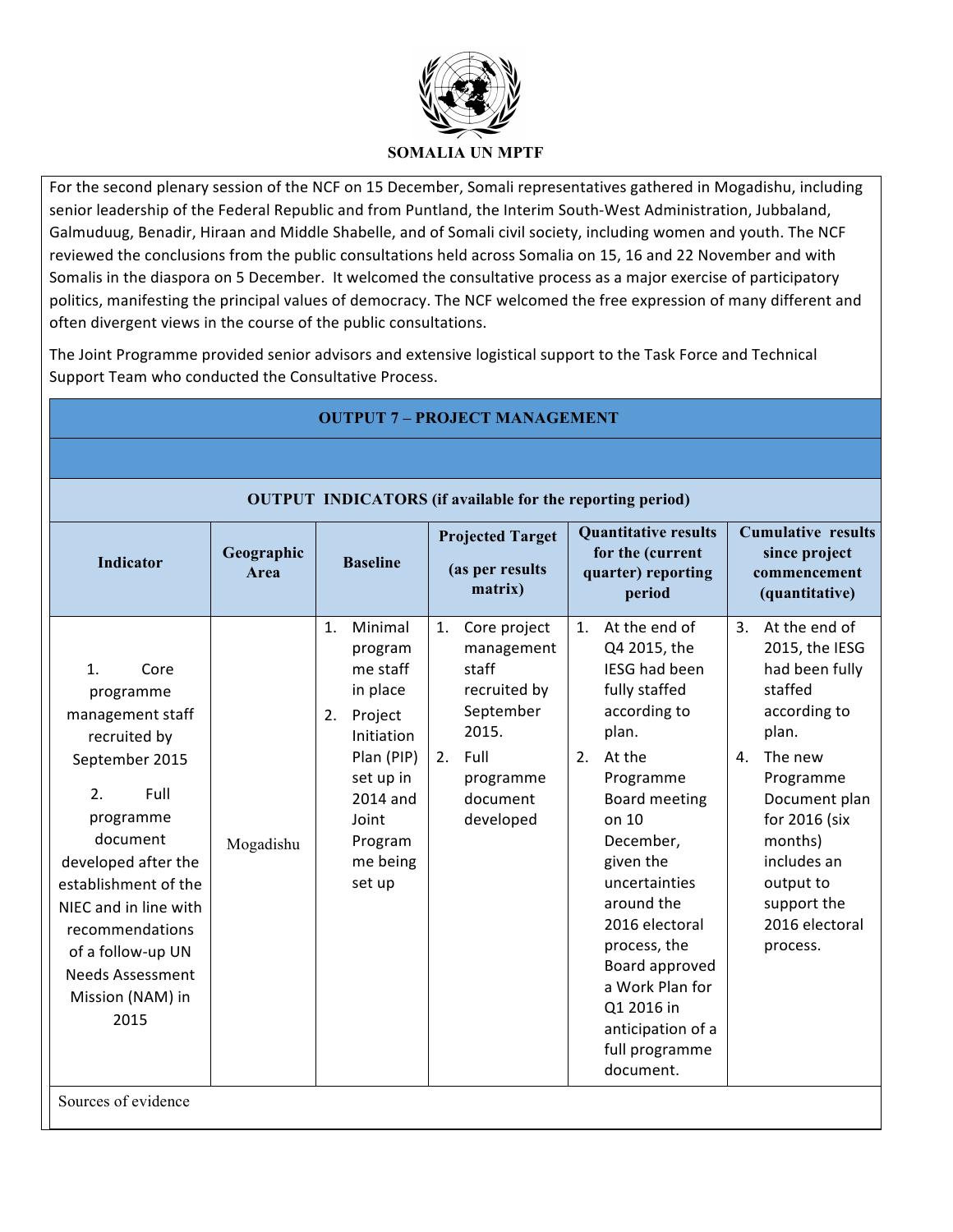![](_page_13_Picture_0.jpeg)

- Minutes of the Programme Board meeting of 10 September 2015 and 10 December 2015
- IESG organigram and HR files.
- Report of the UN electoral pre-assessment mission (PAM) 12 July 2015

## **NARRATIVE OUTPUT 7**

At the end of 2015, the IESG had been staffed on the UNDP side with a Deputy Chief Electoral Adviser, Chief Electoral Operations Advisor; Training and Capacity Development Advisor; Operations Specialist; Planning, Implementation and Coordination Specialist; Finance Specialist; national Procurement Officer and Programme Officer. On the UNSOM side, a Director, four Electoral Advisors, an Administrative Specialist and a national support staff were brought on board.

At the second Programme Board meeting on 10 September 2015, the Board agreed to expand the scope of the Programme by adding a separate output for the Consultative Process and adopting a twin-track approach to support (i) the consultative process and implementation of the 2016 electoral process; and (ii) to prepare and develop capacity to conduct universal elections and referendum in due course. Given the uncertainties at the end of 2015 around the 2016 electoral process, the Programme Board approved on 10 December the Work Plan for Q1 2016, in anticipation of a full programme document.

**Other Key Achievements** (*please use this section to highlight your key achievements for the quarter using bullet points if preferred)* 

**Challenges (incl: Delays or Deviations) and Lessons Learnt:** (*if any, briefly describe the delays or changes in focus, approach or targets, and provide a short justification for the change (1-2 paragraphs*)

The biggest challenge faced by the Joint Programme in 2015 was the uncertainty surrounding the Consultative Process and the 2016 electoral process. Planning and the conduct of the national and regional consultations took place in an extremely compressed timeframe with considerable uncertainty as to the scope and extent of the support required and the dates of individual consultations.

The completion of a longer-term programme document that would lay out the support to the electoral process in 2016 and towards future universal elections will need to wait until an electoral option has been chosen and this has made long-term planning for capacity development and other support more challenging.

A key lesson learnt that has enabled the Joint Programme to succeed in delivering support amid considerable uncertainty and tight timelines has been to incorporate flexibility in work plans to be able to respond to changing priorities.

**Peacebuilding impact** *(for Joint Programmes receiving PBF funding only – briefly describe impact – achieved and/or intended – of activities that have been undertaken on peacebuilding and stability, with supporting evidence if/when available and relevant; include in particular assessment of theory of change – and the extent to which it is being validated or challenged – and assessment of gender related impact*)

After the High-Level Partnership Forum in July concluded that a "one person one vote" election for 2016 would not be feasible, it agreed that a consultative process through national and regional forums would be launched to discuss and identify the most appropriate electoral model to ensure a transparent political transition in 2016.

The support of the Joint Programme to these consultative forums ensure that dialogue is ongoing amongst the different Federal and Regional leaders of Somalia to find a model suitable to renew the mandate of the Federal Parliament and the Government in mid-2016.